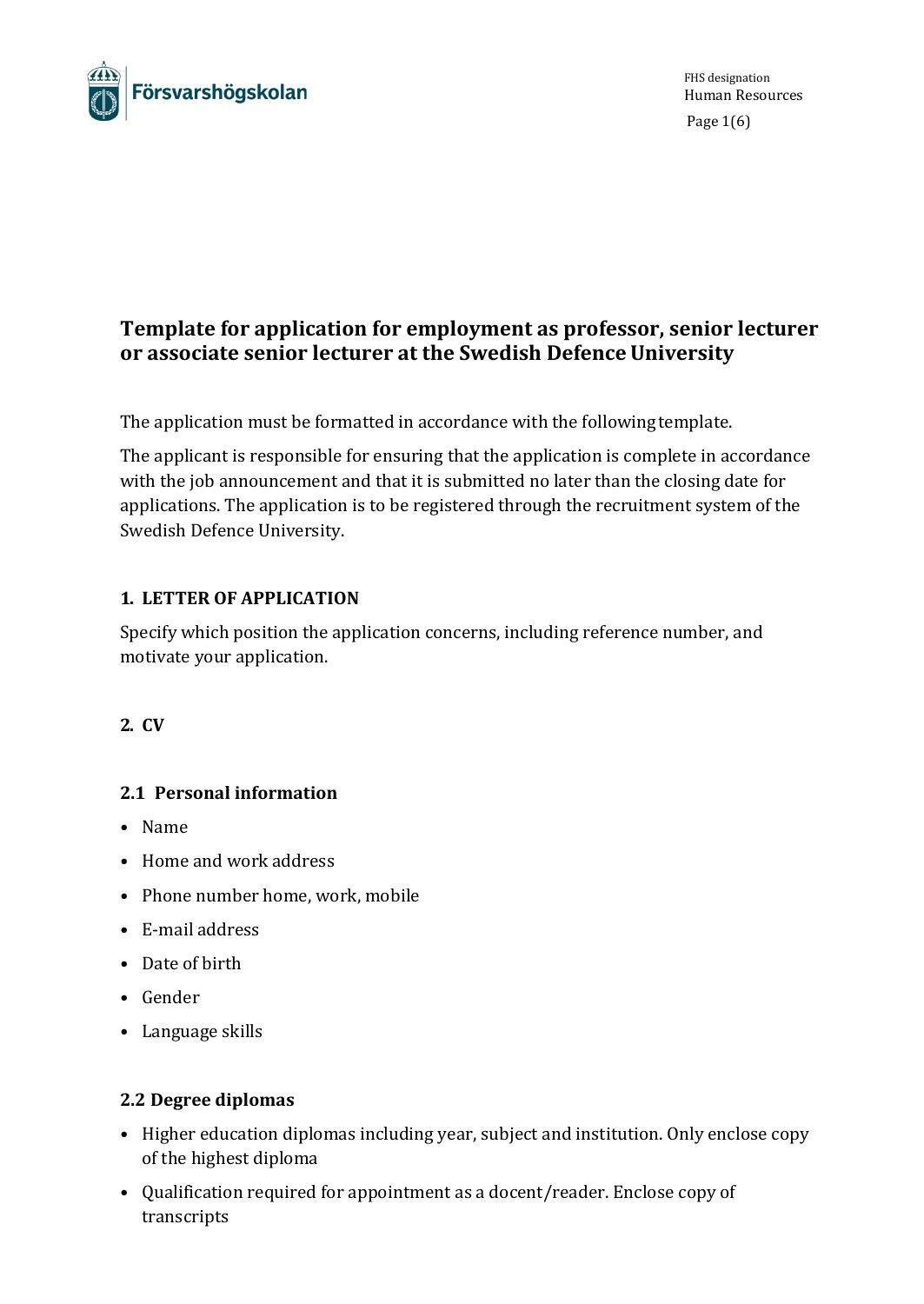

FHS designation Human Resources Page 2(6)

### **2.3Education and employment**

- Current position with exact title and date of employment
- Previous employment. Specify any leaves of absences
- Previous professorship assessments.
- Assessments from the past five-year period may be enclosed
- Miscellaneous

### **3. LIST OF CITED PUBLICATIONS**

**The applicant must include a selection of no more than 10 publications** that are cited to support the application; both scholarly and other works if applicable (see points 5.2 and 6.6). Provide a brief description of the reason for this selection as well as the author's own role in works with more than one author.

**Note: Attach the list and the publications, to the application.** When the subject matter experts are appointed, the HR representative for the Appointment Board will notify the applicants by e-mail and give the experts access to your documents within the recruitment system.

### **4. INTENTION/PROGRAMME DESCRIPTION**

Plans and future visions concerning both scholarly and pedagogical activities within the scope of the position sought.

# **5. ACADEMIC QUALIFICATIONS**

Description of the applicant's own scholarly activities. The applicant's own role must be specified and the research findings should be described, including in an international perspective. The own role should be verified by a certificate if anything has been coauthored. An assessment of independence and productivity should be included in the description.

# **5.1 Full list of publications**

The list must clearly specify which publications the applicant wish the subject matter experts to assess (see point 3).

The publications are reported under separate headings.

- Monographs
- Peer-reviewed articles
- Other scholarly articles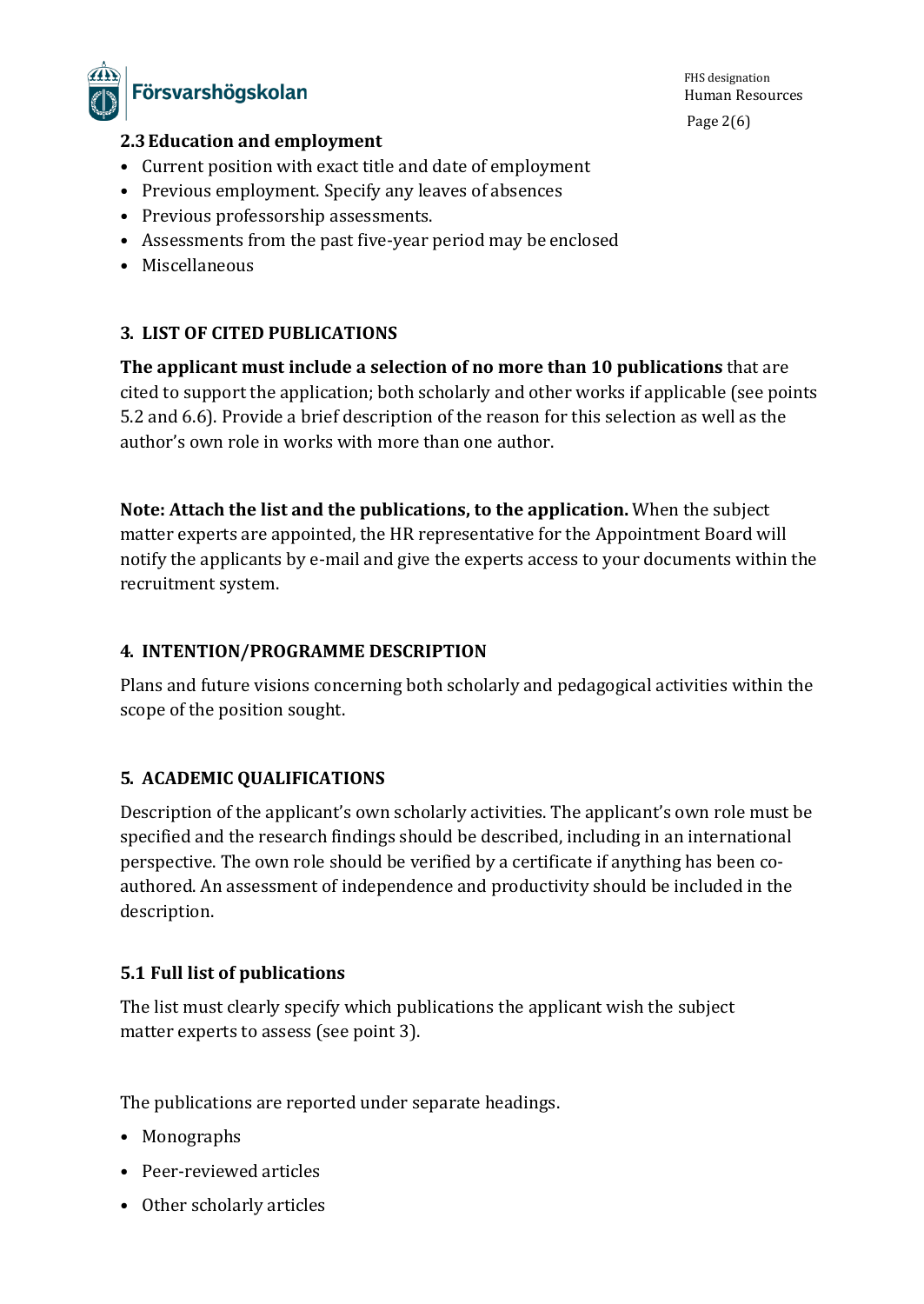

FHS designation Human Resources Page 3(6)

- Anthologies
- Other scholarly work

Specify number of pages and any overlaps.

### **5.2 External research funding**

Larger grants acquired as main or co-applicant. Specify main applicant and other coapplicants. Specify grant provider, amount, date.

### **5.3 Awards, prizes, memberships in academies, etc.**

#### **5.4 Other academic qualifications**

- Assignments as dissertation external reviewer or leader of member of examining/grading committee
- Assignment as subject specialist
- Work abroad, any post-doc periods
- Off-campus scholarly activities
- National and international collaborative projects
- Participation in national and international conferences related to the research domain
- Editorial/advisory board in international journals and referee assignments for journals. Specify journal names and the number of assignments per year
- Other

# **6. PEDAGOGICAL QUALIFICATIONS**

#### **6.1 Own reflections on teaching and learning**

The report of pedagogical qualifications should clarify not only *what* the applicant has done, but also *how* it was done, *why* it was done and what *results* it had. The applicant should describe their basic pedagogical outlook and how it is expressed in their own activities.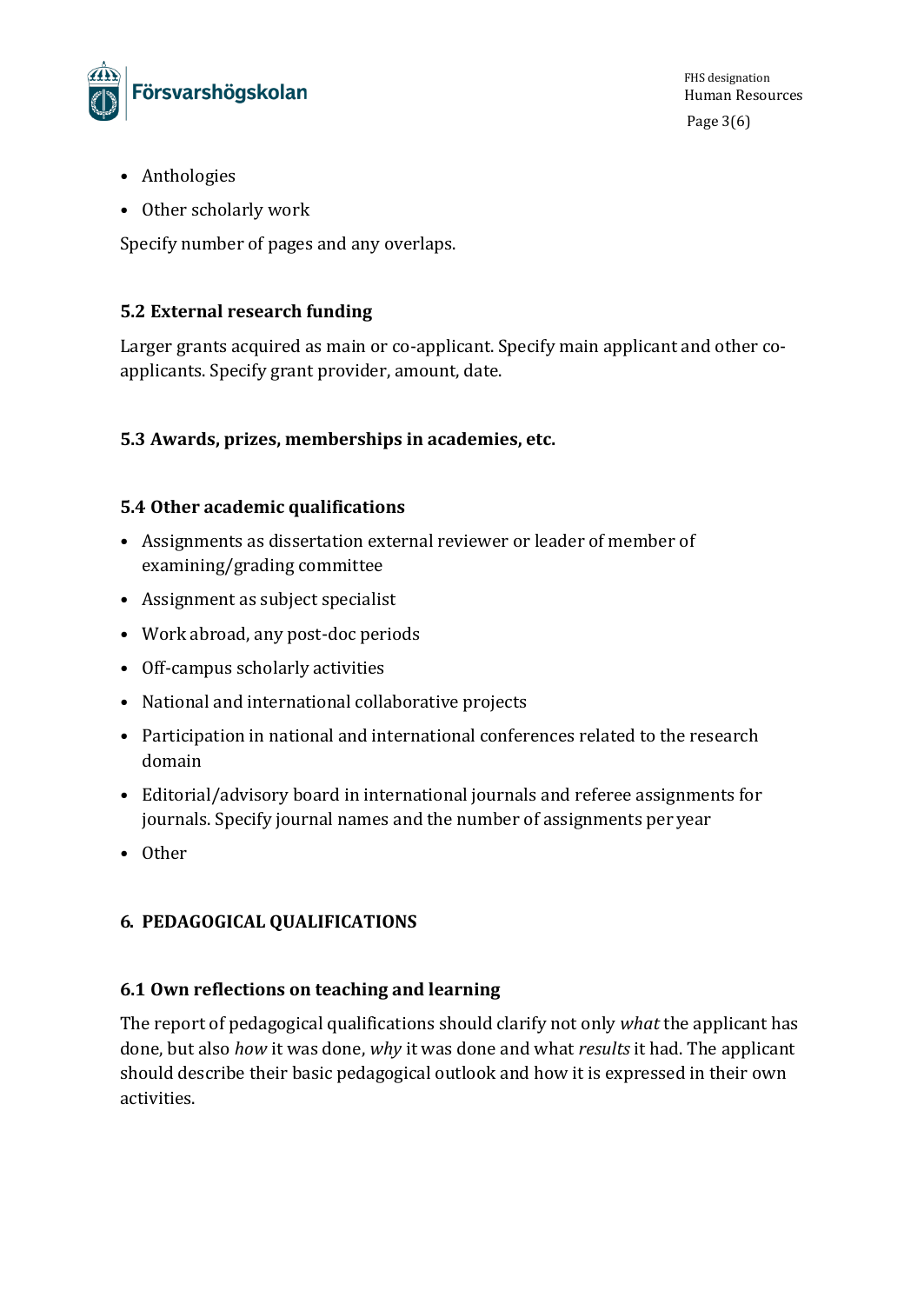

### **6.2 Teaching experience**

In undergraduate, graduate, postgraduate, continuing education and continuing professional development. Specify scope, breadth, level and responsibility for the specified courses. Not only volume and type of teaching should be specified, but also responsibility and active development work with the specified courses.

#### **6.3 Supervisor experience**

- In undergraduate/graduate education. Specify the number of supervised degree projects
- In post-graduate education. Specify the doctoral student's name, admission year and graduation year and, if applicable, other supervisors
- Current supervision of doctoral students. Specify whether serving as principal or second supervisor and year of admission

### **6.4 Pedagogical education**

Courses in teaching and learning in higher education, teacher training, pedagogical conferences, seminars and projects. Specify date and scope. Attach copy of certificates/diplomas for academic teacher training.

#### **6.5 Course development and educational administration**

- Development of courses
- Assignments as e.g. director of studies and study counsellor

#### **6.6 Pedagogical work and study materials/resources**

- Books, articles, etc.
- Compendium/course materials. Specify form, level, scope, importance for the teaching

The list must clearly specify which publications the applicant wish the subject matter experts to assess (see point 3).

#### **6.7 Awards, prizes**

#### **6.8 Other pedagogical qualifications**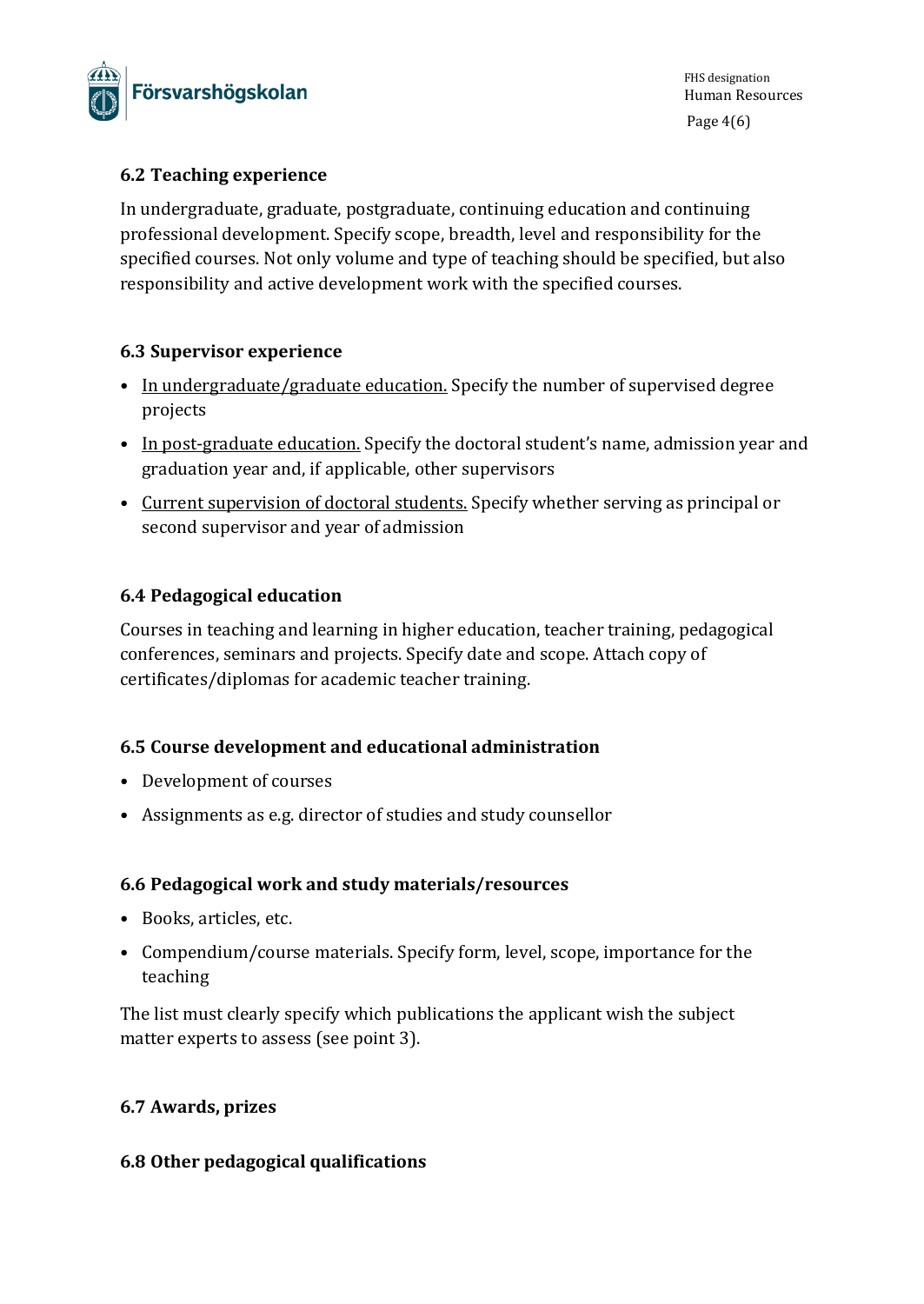

FHS designation Human Resources Page 5(6)

### **6.9 Evaluation of pedagogical achievements**

Written statement from head of department or director of studies with a qualitative assessment of teaching expertise should be provided. If applicable, *summary/summaries*  of course evaluations – note: *not single, individual evaluations.*

# **7. ADMINISTRATIVE QUALIFICATIONS AND MANAGEMENT ASSIGNMENTS**

### **7.1 Specify assignment and experience of e.g.:**

- Management and decision-making positions
- HR and finance administration
- Research administration
- Educational administration
- Equality work
- Other professional or pro-bono assignments

# **7.2 Participation in the planning and implementation of conferences, e.g. as organiser or theme coordinator**

#### **7.3 Leadership training**

#### **7.4 Research policy assignment**

- Member of government research councils or committees, other funding body boards or committees
- Other assessments of Swedish and foreign research applications and similar relevant assignments
- Other evaluations of projects, educational programmes/courses or similar

# **8. QUALIFICATIONS FROM THIRD-STREAM CONTACTS AND FROM INFORMATION ON RESEARCH AND DEVELOPMENT WORK**

**8.1 Third-stream activities based on the applicant's own scholarly and educational activities, e.g. with:**